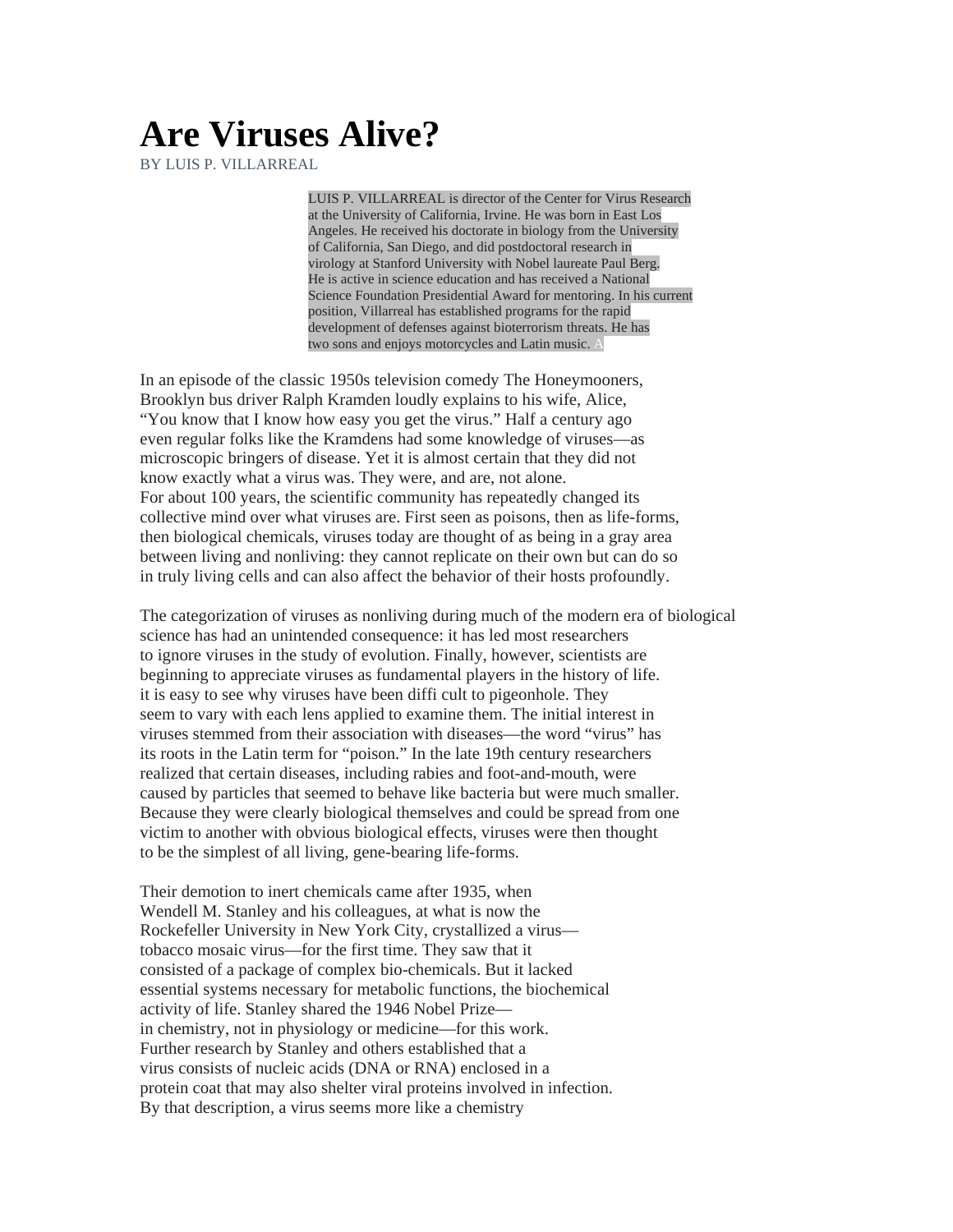set than an organism. But when a virus enters a cell (called a host after infection), it is far from inactive. It sheds its coat, bares its genes and induces the cell's own replication machinery to reproduce the intruder's DNA or RNA and manufacture more viral protein based on the instructions in the viral nucleic acid. The newly created viral bits assemble and, voilà, more virus arises, which also may infect other cells.

These behaviors are what led many to think of viruses as existing at the border between chemistry and life. More poetically, virologists Marc H. V. van Regenmortel of the University of Strasbourg in France and Brian W. J. Mahy of the Centers for Disease Control and Prevention have recently said that with their dependence on host cells, viruses lead "a kind of borrowed life." Interestingly, even though biologists long favored the view that viruses were mere boxes of chemicals, they took advantage of viral activity in host cells to determine how nucleic acids code for proteins: indeed, modern molecular biology rests on a foundation of information gained through viruses.

Molecular biologists went on to crystallize most of the essential components of cells and are today accustomed to thinking about cellular constituents—for example, ribosomes, mitochondria, membranes, DNA and proteins—as either chemical machinery or the stuff that the machinery uses or produces. This exposure to multiple complex chemical structures that carry out the processes of life is probably a reason that most molecular biologists do not spend a lot of time puzzling over whether viruses are alive. For them, that exercise might seem equivalent to pondering whether those individual subcellular constituents are alive on their own. This myopic view allows them to see only how viruses co-opt cells or cause disease. The more sweeping question of viral contributions to the history of life on earth, which I will address shortly, remains for the most part unanswered and even unasked. the seemingly simple question of whether or not viruses are alive, which my students often ask, has probably defi ed a simple answer all these years because it raises a fundamental issue: What exactly defines "life?" A precise scientifi c defi nition of life is an elusive thing, but most observers would agree that life includes certain qualities in addition to an ability to replicate. For example, a living entity is in a state bounded by birth and death. Living organisms also are thought to require a degree of biochemical autonomy, carrying on the metabolic activities that produce the molecules and energy needed to sustain the organism. This level of autonomy is essential to most definitions.

Viruses, however, parasitize essentially all biomolecular aspects of life. That is, they depend on the host cell for the raw materials and energy necessary for nucleic acid synthesis,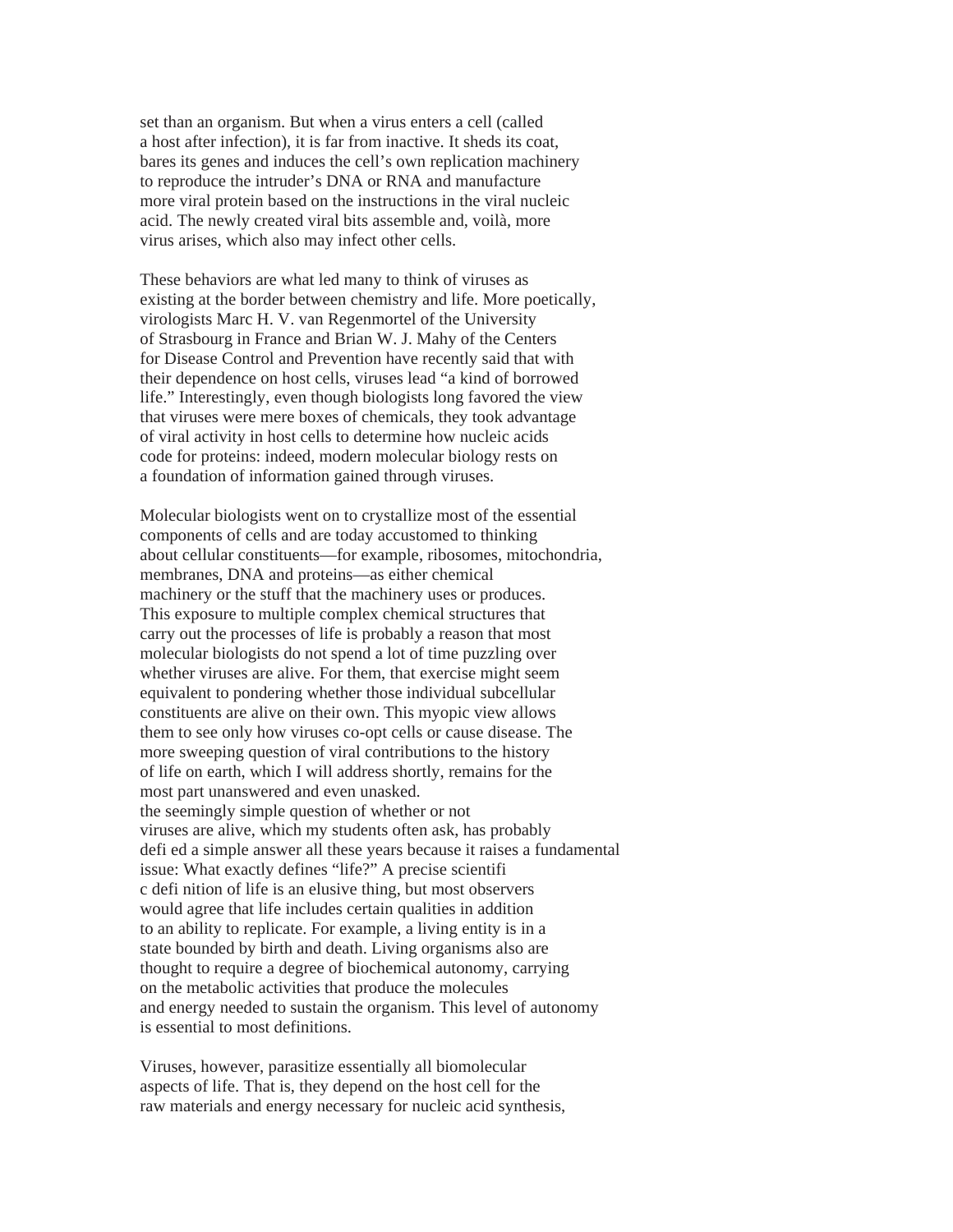protein synthesis, processing and transport, and all other biochemical activities that allow the virus to multiply and spread. One might then conclude that even though these processes come under viral direction, viruses are simply nonliving parasites of living metabolic systems. But a spectrum may exist between what is certainly alive and what is not. A rock is not alive. A metabolically active sack, devoid of

## **Overview/A Little Bit of Life**

" 'Life' and 'living' are words that the scientist has borrowed from the plain man. The loan has worked satisfactorily until comparatively recently, for the scientist seldom cared and certainly never knew just what he meant by these words, nor for that matter did the plain man. Now, however, systems are being discovered and studied which are neither obviously living nor obviously dead, and it is necessary to defi ne these words or else give up using them and coin others." —British virologist Norman Pirie, c. 1934

"You think that life is nothing but not being stone dead." —George Bernard Shaw, St. Joan, 1923

genetic material and the potential for propagation, is also not alive. A bacterium, though, is alive. Although it is a single cell, it can generate energy and the molecules needed to sustain itself, and it can reproduce. But what about a seed? A seed might not be considered alive. Yet it has a potential for life, and it may be destroyed. In this regard, viruses resemble seeds more than they do live cells. They have a certain potential, which can be snuffed out, but they do not attain the more autonomous state of life. Another way to think about life is as an emergent property of a collection of certain nonliving things. Both life and consciousness are examples of emergent complex systems. They each require a critical level of complexity or interaction to achieve their respective states. A neuron by itself, or even in a network of nerves, is not conscious—whole brain complexity is needed.

Yet even an intact human brain can be biologically alive but incapable of consciousness, or "brain-dead." Similarly, neither cellular nor viral individual genes or proteins are by themselves alive. The enucleated cell is akin to the state of being brain dead, in that it lacks a full critical complexity. A virus, too, fails to reach a critical complexity. So life itself is an emergent, complex state, but it is made from the same fundamental, physical building blocks that constitute a virus. Approached from this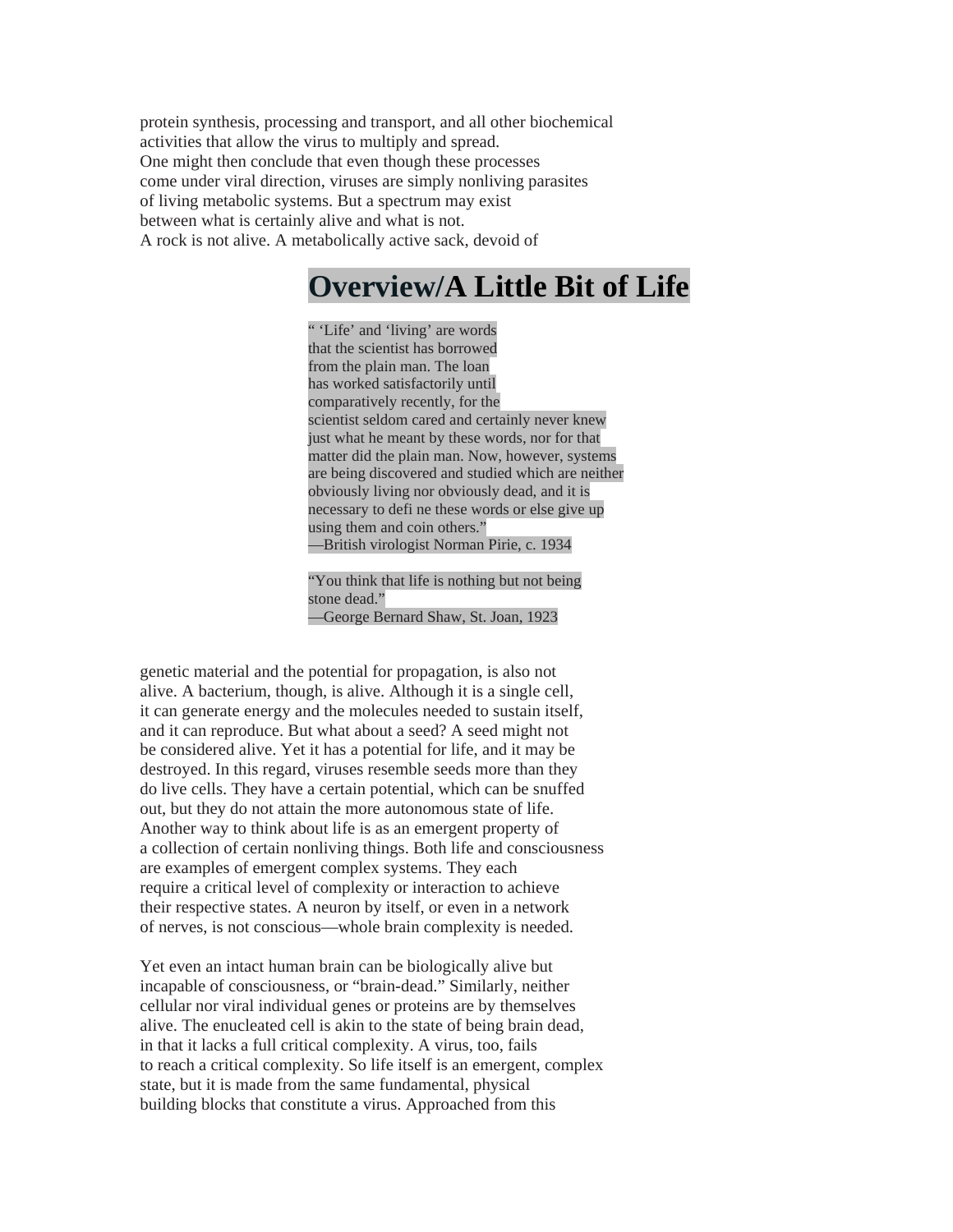perspective, viruses, though not fully alive, may be thought of as being more than inert matter: they verge on life. In fact, in October, French researchers announced findings that illustrate afresh just how close some viruses might come. Didier Raoult and his colleagues at the University of the Mediterranean in Marseille announced that they had sequenced the genome of the largest known virus, Mimivirus, which was discovered in 1992. The virus, about the same size as a small bacterium, infects amoebae. Sequence analysis of the virus revealed numerous genes previously thought to exist only in cellular organisms. Some of these genes are involved in making the proteins encoded by the viral DNA and may make it easier for Mimivirus to co-opt host cell replication systems. As the research team noted in its report in the journal Science, the enormous complexity of the Mimi-virus's genetic complement "challenges the established frontier between viruses and parasitic cellular organisms."

Impact on Evolution debates over whether to label viruses as living lead naturally to another question: Is pondering the status of viruses as living or nonliving more than a philosophical exercise, the basis of a lively and heated rhetorical debate but with little real consequence? I think the issue is important, because how scientists regard this question infl uences their thinking about the mechanisms of evolution. Viruses have their own, ancient evolutionary history, dating to the very origin of cellular life. For example, some viralrepair enzymes—which excise and re-synthesize damaged DNA, mend oxygen radical damage, and so on [see box below] are unique to certain viruses and have existed almost unchanged probably for billions of years.

Nevertheless, most evolutionary biologists hold that because viruses are not alive, they are unworthy of serious consideration when trying to understand evolution. They also look on viruses as coming from host genes that somehow escaped the host and acquired a protein coat. In this view, viruses are fugitive host genes that have degenerated into parasites. And with viruses thus dismissed from the web of life, important contributions they may have made to the origin of species and the maintenance of life may go unrecognized.

Because viruses occupy a netherworld between life and non-life, they can pull off some remarkable feats. Consider, for instance, that although viruses ordinarily replicate only in living cells, they also have the capacity to multiply, or "grow," in dead cells and even to bring them back to life. Amazingly, some viruses can even spring back to their "borrowed life" after being destroyed. A cell that has had its nuclear DNA destroyed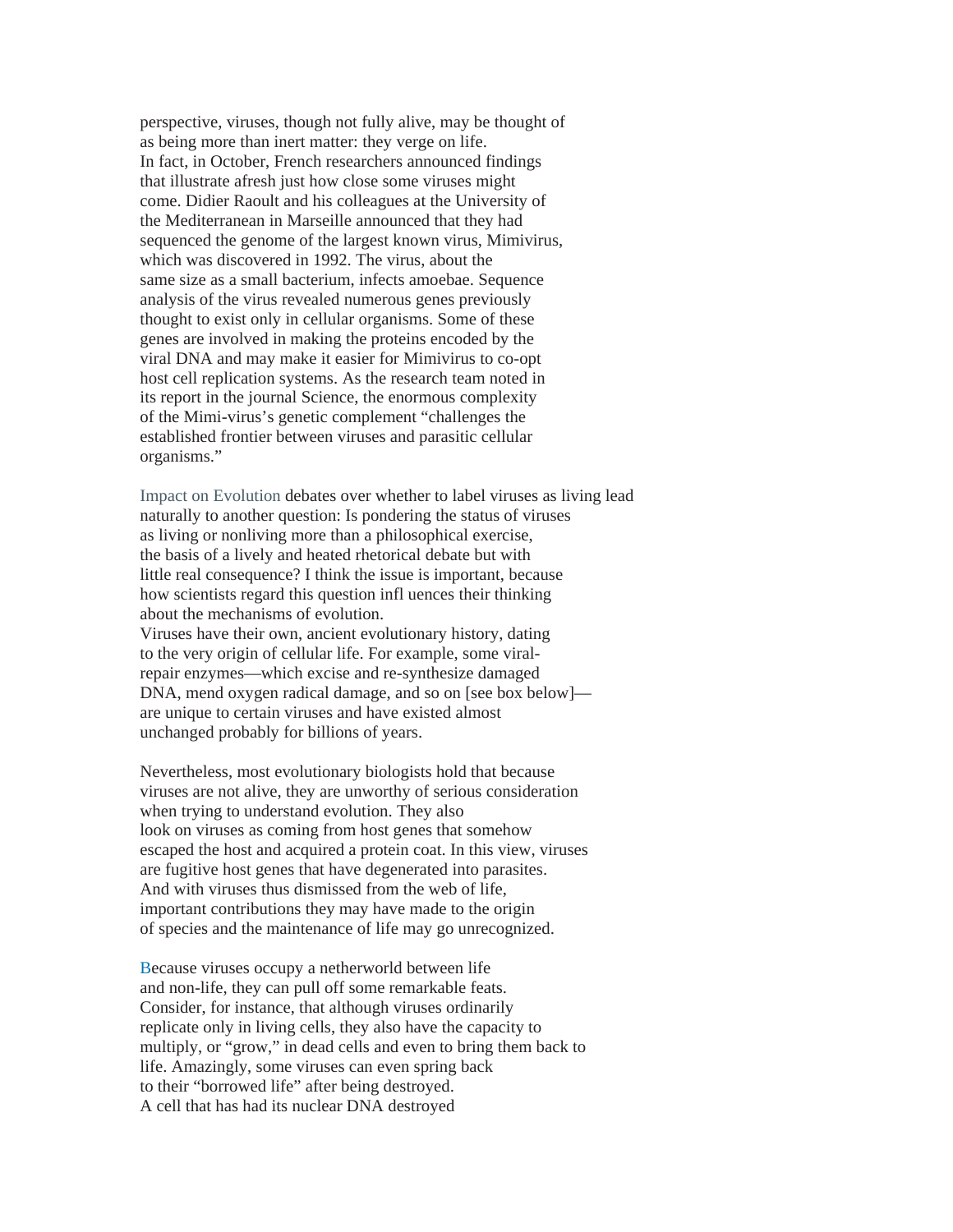is dead: the cell lacks the genetic instructions for making necessary proteins and for reproduction. But a virus may take advantage of the cellular machinery in the remaining cytoplasm to replicate. That is, it can induce the machinery to use the virus's genes as a guide to assembling viral proteins and replicating the viral genome. This capacity of viruses to grow in a dead host is most apparent in their unicellular hosts, many of which live in the oceans. (Indeed, an almost unimaginable number of viruses exist on the earth. Current estimates hold that the oceans alone harbor some 1030 viral particles, either within cellular hosts or floating free.) In the cases of bacteria, as well as photosynthetic cyanobacteria and algae, the hosts are often killed when ultraviolet (UV) radiation from the sun destroys their nuclear DNA. Some viruses include or encode enzymes that repair various host molecules, restoring the host to life. For instance, cyanobacteria contain an enzyme that functions as the photosynthetic center, but it can be destroyed by too much light. When this happens, the cell, unable to carry on photosynthesis and subsequent cellular metabolism, dies. But viruses called cyanophages encode their own version of the bacterial photosynthesis enzyme—and the viral version is much more resistant to UV radiation. If these viruses infect a newly dead cell, the viral photosynthesis enzyme can take over for the host's lost one. Think of it as lifesaving gene therapy for a cell.

Enough UV light can also destroy cyanophages. In fact, UV inactivation is a common laboratory method used to destroy viruses. But such viruses can sometimes regain form and function. This resurrection comes about through a process known as multiplicity reactivation. If an individual cell harbors more then one disabled virus, the viral genome can literally reassemble from parts. (It is exactly such a reassembly capacity that allows us to create artifi cial recombinant viruses in the laboratory.) The various parts of the genome can also sometimes provide individual genes that act in concert (called complementation) to reestablish full function without necessarily re-forming a full or autonomous virus. Viruses are the only known biological entity with this kind of "phoenix phenotype"—the capacity to rise from their own ashes. —L.P.V.

## **Distracted by Cells**

 "Attention of biologists was distracted for nearly a century by arguments over whether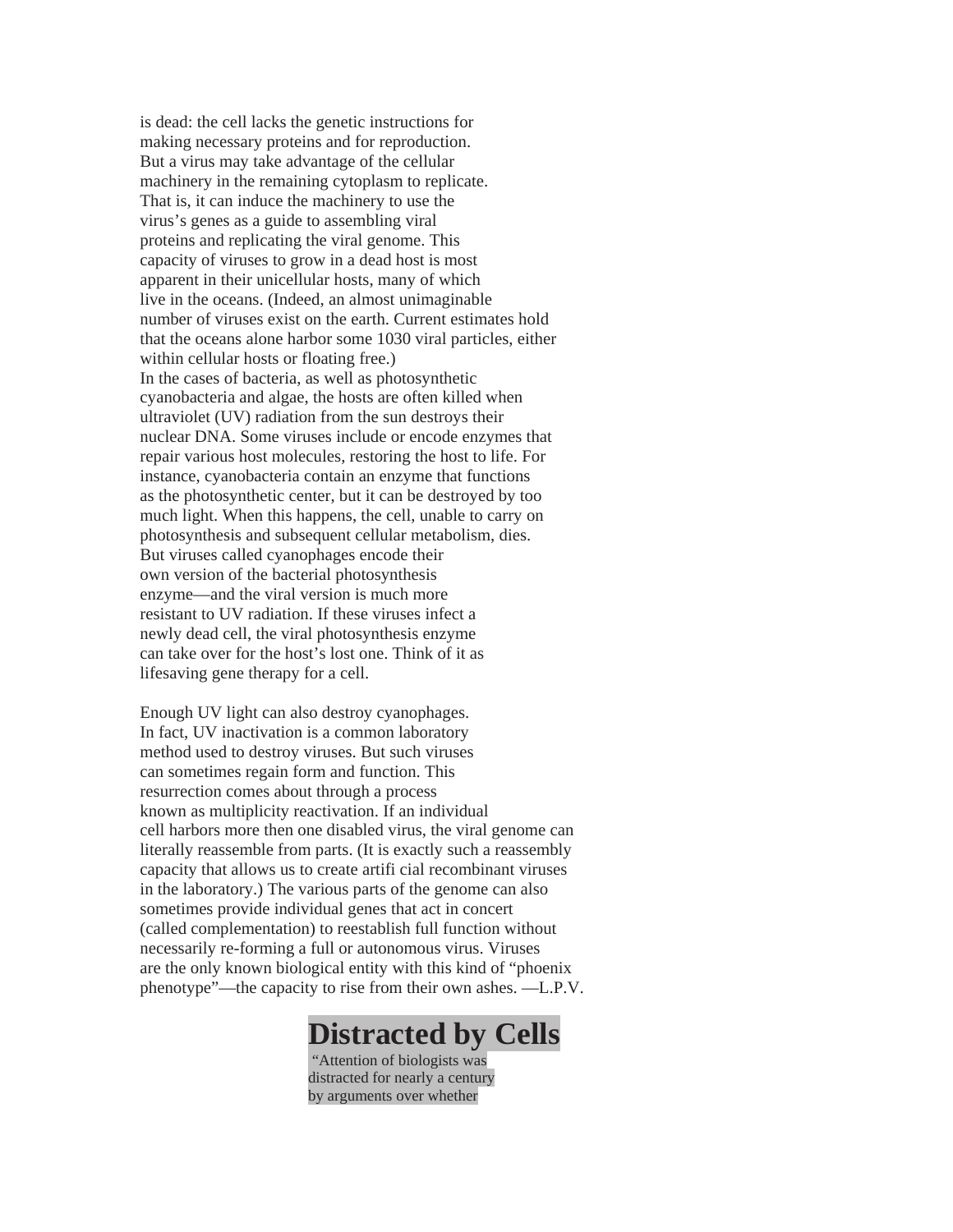viruses are organisms. The disagreement stems largely from the generalization put forth in the latter half of the nineteenth century that cells are the building blocks of all life. Viruses are simpler than cells, so, the logic goes, viruses cannot be living organisms. This viewpoint seems best dismissed as semantic dog wagging by the tails of dogma." —American evolutionary biologist Paul Ewald, 2000 Tobacco mosaic virus

(Indeed, only four of the 1,205 pages of the 2002 volume The Encyclopedia of Evolution are devoted to viruses.)

Of course, evolutionary biologists do not deny that viruses have had some role in evolution. But by viewing viruses as inanimate, these investigators place them in the same category of infl uences as, say, climate change. Such external infl uences select among individuals having varied, genetically controlled traits; those individuals most able to survive and thrive when faced with these challenges go on to reproduce most successfully and hence spread their genes to future generations. But viruses directly exchange genetic information with living organisms—that is, within the web of life itself. A possible surprise to most physicians, and perhaps to most evolutionary biologists as well, is that most known viruses are persistent and innocuous, not pathogenic. They take up residence in cells, where they may remain dormant for long periods or take advantage of the cells' replication apparatus to reproduce at a slow and steady rate. These viruses have developed many clever ways to avoid detection by the host immune system essentially every step in the immune process can be altered or controlled by various genes found in one virus or another.

Furthermore, a virus genome (the entire complement of DNA or RNA) can permanently colonize its host, adding viral genes to host lineages and ultimately becoming a critical part of the host species' genome. Viruses therefore surely have effects that are faster and more direct than those of external forces that simply select among more slowly generated, internal genetic variations. The huge population of viruses, combined with their rapid rates of replication and mutation, makes them the world's leading source of genetic innovation: they constantly "invent" new genes. And unique genes of viral origin may travel, fi nding their way into other organisms and contributing to evolutionary change.

Data published by the International Human Genome Sequencing Consortium indicate that somewhere between 113 and 223 genes present in bacteria and in the human genome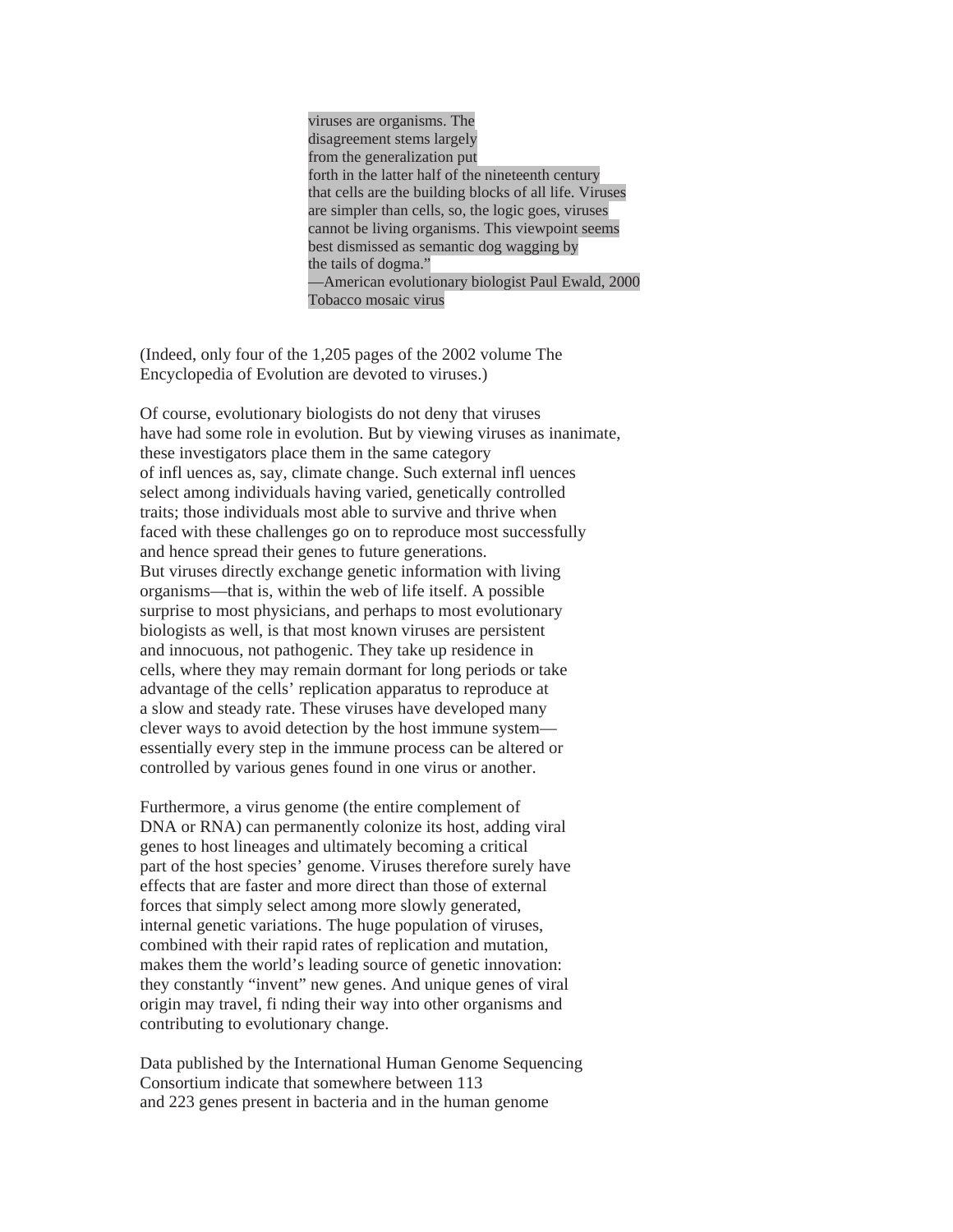are absent in well-studied organisms—such as the yeast *Saccharomyces cerevisiae*, the fruit fl y *Drosophila melanogaster*  and the nematode *Caenorhabditis elegans*—that lie in between those two evolutionary extremes. Some researchers thought that these organisms, which arose after bacteria but before vertebrates, simply lost the genes in question at some point in their evolutionary history. Others suggested that these genes had been transferred directly to the human lineage by invading bacteria. My colleague Victor DeFilippis of the Vaccine and Gene

Therapy Institute of the Oregon Health and Science University and I suggested a third alternative: viruses may originate genes, then colonize two different lineages—for example, bacteria and vertebrates. A gene apparently bestowed on humanity by bacteria may have been given to both by a virus. In fact, along with other researchers, Philip Bell of Macquarie University in Sydney, Australia, and I contend that the cell nucleus itself is of viral origin. The advent of the nucleus which differentiates eukaryotes (organisms whose cells contain a true nucleus), including humans, from prokaryotes, such as bacteria—cannot be satisfactorily explained solely by the gradual adaptation of prokaryotic cells until they became eukaryotic. Rather the nucleus may have evolved from a persisting large DNA virus that made a permanent home within prokaryotes. Some support for this idea comes from sequence data showing that the gene for a DNA polymerase (a DNA copying enzyme) in the virus called T4, which infects bacteria, is closely related to other DNA polymerase genes in both eukaryotes and the viruses that infect them. Patrick Forterre of the University of Paris-Sud has also analyzed enzymes responsible for DNA replication and has concluded that the genes for such enzymes in eukaryotes probably have a viral origin.

From single-celled organisms to human populations, viruses affect all life on earth, often determining what will survive. But viruses themselves also evolve. New viruses, such as the AIDS-causing HIV-1, may be the only biological entities that researchers can actually witness come into being, providing a real-time example of evolution in action. Viruses matter to life. They are the constantly changing boundary between the worlds of biology and biochemistry. As we continue to unravel the genomes of more and more organisms, the contributions from this dynamic and ancient gene pool should become apparent. Nobel laureate Salvador Luria mused about the viral influence on evolution in 1959. "May we not feel," he wrote, "that in the virus, in their merging with the cellular genome and reemerging from them, we observe the units and process which, in the course of evolution, have created the successful genetic patterns that underlie all living cells?" Regardless of whether or not we consider viruses to be